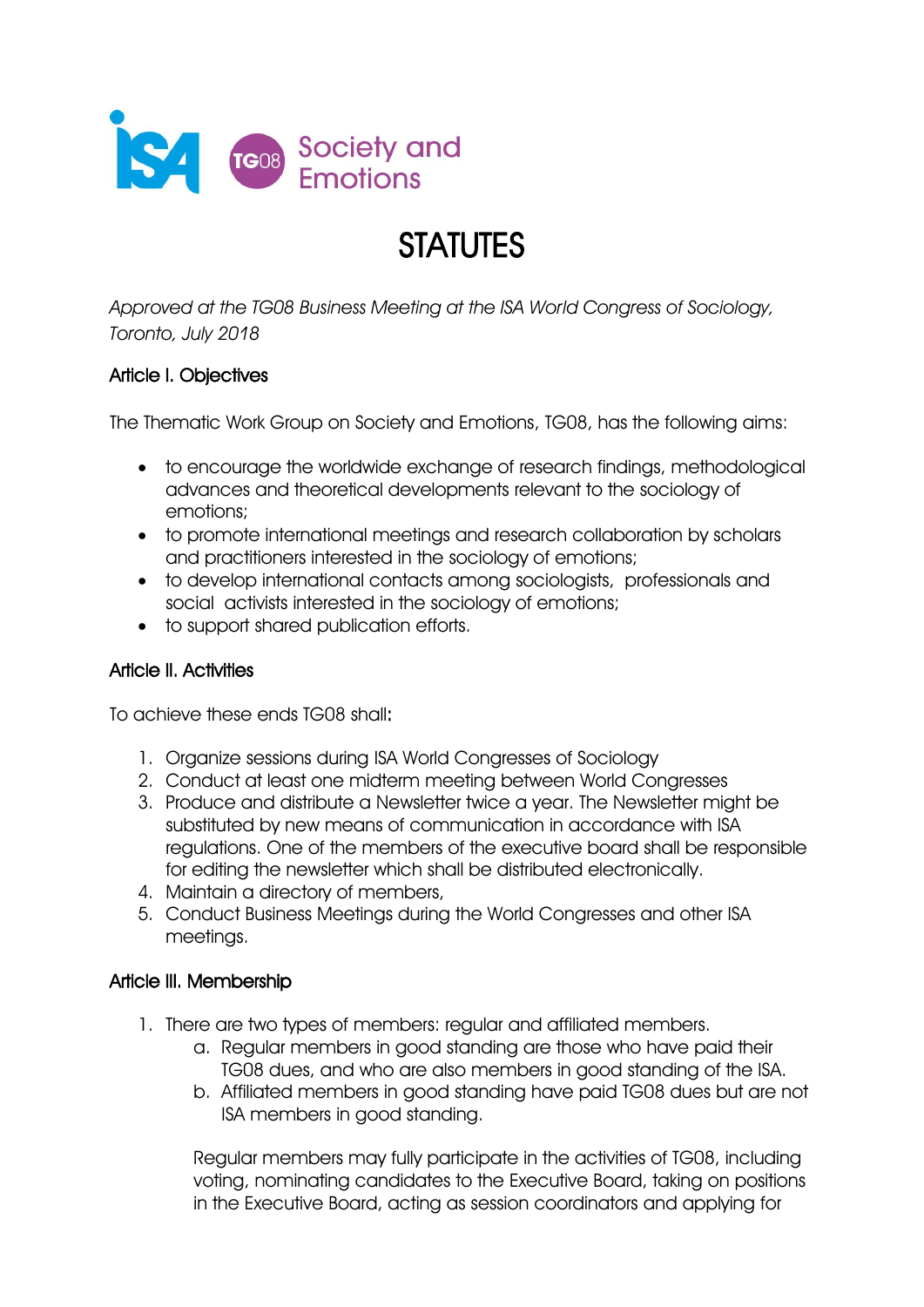congress participation stipends distributed before congresses. They can also contribute to the Newsletter and the Webpage. Affiliated members may fully participate in the activities of TG08, such as the Newsletter, the Webpage or a conference, but have no other rights.

All regular and affiliated members shall:

- c. uphold the present statutes;
- d. conscientiously fulfill the tasks entrusted to them;
- e. participate actively in recruiting new members, and disseminate news of TG08 activities and of research by TG08 members;
- f. pay dues for a four year period in a timely manner or, exceptionally, seek an exemption from dues by application to the Group Secretary-Treasurer. Non-payment of dues will lead to loss of membership six months after the final period paid for, unless special arrangements are made;
- g. receive regular communication from the Board.
- 2. All Group members are encouraged to join the ISA since the ISA counts the number of Regular Members when determining the Group's rights and benefits, such as participation stipends and the allotted number of congress sessions.
- 3. Membership fees will be determined by the Board.
- 4. Funds accumulated from the membership fees will be spent on Awards for Outstanding Presentations/Texts and/or used towards meeting some of the costs of the Midterm Conference (a total of 40-60% of the Funds), while the remainder (40-60% of the Funds) will subsidize a leisure activity of the Group`s members held during a World Congress.

#### Article IV. Members of the Board

- 1. Officers and Board members of TG08 shall be knowledgeable in the sociology of emotions and be regular members of the Group. They shall be dedicated to working toward the Group objectives.
- 2. The Board shall consist of the President; three Vice-Presidents coming from three different continents; a Secretary-Treasurer; a Newsletter Editor; a Webpage Editor and, if it seems called for, Interface Officer as well as Extended Board Members.
- 3. The terms of office shall be four years and no officer may serve more than two consecutive terms. If necessary, the "old" Newsletter Editor and the "old" Webpage Editor will stay on for a year past their second term to insure a smooth running of the Newsletter and the Webpage until their successor Editors can do so on their own.
- 4. If casual vacancies arise in the Board between elections, they may be filled by appointment of the Board.
- 5. The Secretary-Treasurer shall give an accounting of any resources and liabilities of the TG08 at each Business Meeting. Decisions regarding expenditures must have the approval of the Board.
- 6. The President shall make periodic reports to the ISA and members of the TG08 at appropriate times.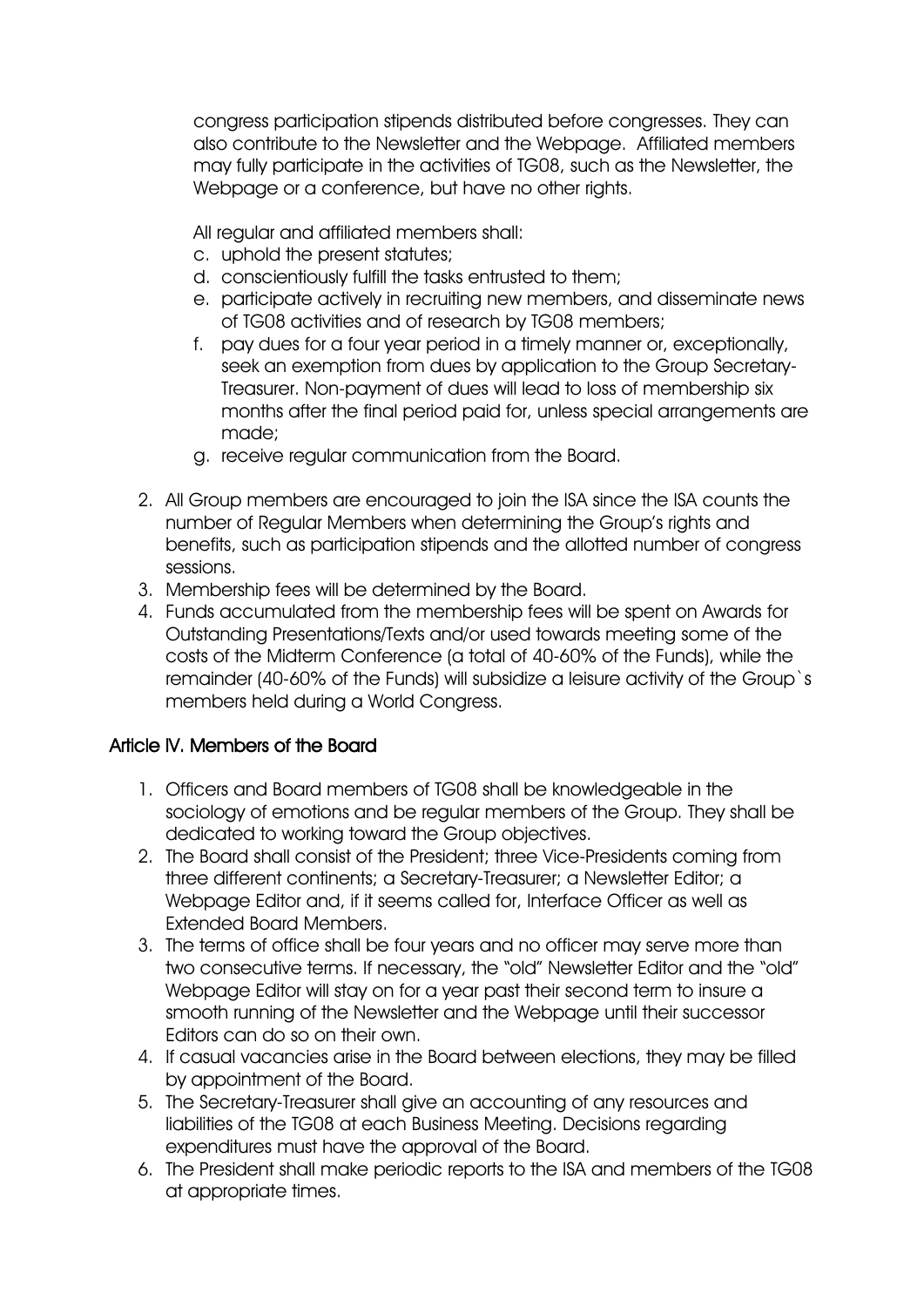- 7. The Board shall establish limited term committees for specific areas of interest, such as a Nominations Committee.
- 8. The main means of communication will be the Internet and the Business Meetings but the officers take responsibility for members with limited access to both.

## Article V. Elections

- 1. The election of Officers and Board members shall take place at a Group Business Meeting organized at the ISA World Congress of Sociology convened every four years, by an online survey or by email if necessary.
- 2. All members in good standing of the TG08 and the ISA shall be eligible to vote, to act as members of the Nominations Committee, to be nominated and run in elections as candidates to the Executive Board and be elected to the Executive Board.
- 3. Preparation of a slate of candidates is the responsibility of the Nominations Committee established by the Board. Members of the Nominations Committee shall not be candidates for any positions. The Nominations Committee shall be mindful of the desire for geographical diversity in the process.
- 4. All nominations shall be submitted to the Nominations Committee 6 weeks before the Business Meeting.
- 5. All nominees must have agreed to stand for office.
- 6. All nominees must have written support from at least two TG08 members in good standing and shall submit a candidature statement and a short CV.
- 7. If no nominations have been received in time, the officers of the Nominations Committee are empowered to nominate candidates.
- 8. There must be at least one candidate for each position.
- 9. The Nominations Committee shall submit nominations to the President and the TG08 members no later than 4 weeks before the start of the Business Meeting organized at the ISA Congress convened every four years.
- 10.Voting shall be by secret ballot.

## VI. Business Meetings

- 1. A Business Meeting of the TG08 shall be held during each World Congress of Sociology. In addition, interim meetings may be held.
- 2. The functions of the Business Meeting are:
	- a. to report on the work of the TG08 since the last Business Meeting;
	- b. to elect or to announce, if elected by survey/online, officers of the TG08
	- c. to provide direction regarding the work of the TG08 by passing resolutions or by other means;
	- d. to handle other issues as they may arise.

## VII. Amendment of Statutes

1. Any motion to amend the statutes shall be sent to the Secretary-Treasurer three months before the Business Meeting for distribution to the membership.